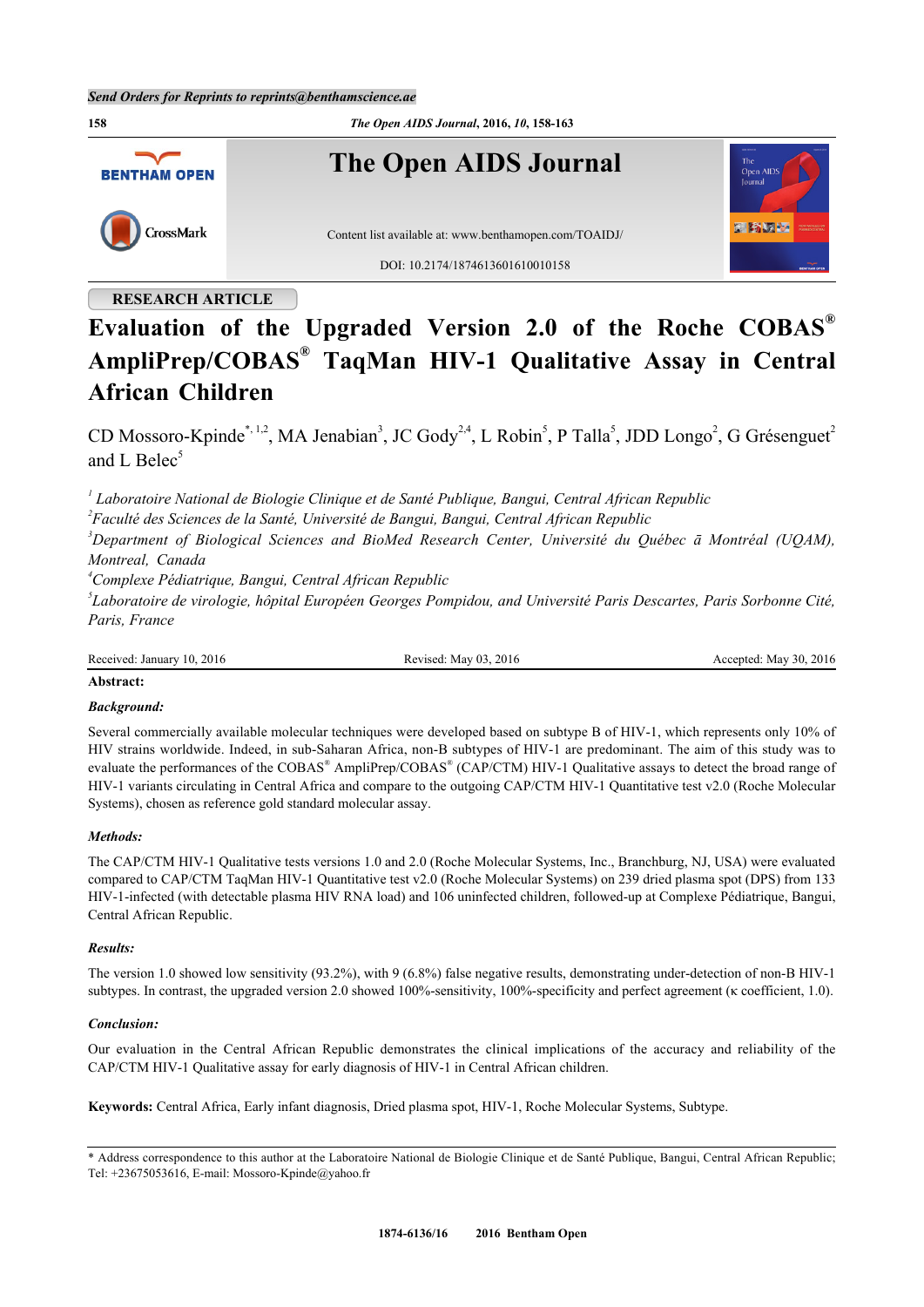# **INTRODUCTION**

Early antiretroviral therapy is formally recommended to reduce HIV disease progression and mortality in children born from HIV-infected mothers [[1,](#page-4-0) [2\]](#page-4-1) and this necessitates early infant diagnosis of HIV infection [[3](#page-4-2)]. In high HIV epidemic burden and limited resource setting such as African countries, reliable and accurate early diagnosis of HIV-1 infection of infants with a single screening PCR is therefore crucial for assessing the HIV status of a children as antibody testing cannot confirm HIV-1 infection in children less than 18 months of age [[3\]](#page-4-2). High sensitivity (at least 95%) of early HIV molecular diagnosis is essential, as false negative HIV screening will cause delayed treatment of infected babies, possibly leading to death [[2\]](#page-4-1).

HIV genetic variability is an important factor in molecular detection and quantification of HIV [[4](#page-4-3) - [6\]](#page-4-4). Several commercially available molecular techniques were developed based on subtype B of HIV-1, which represents only 10% of HIV strains worldwide [\[7\]](#page-5-0). Indeed, in sub-Saharan Africa, non-B subtypes of HIV-1 are largely dominant [\[8](#page-5-1)]. As a consequence, certain viral variants could be missed or under quantified by HIV molecular assays [\[4](#page-4-3)].

The COBAS® AmpliPrep/COBAS® TaqMan ("CAP/CTM") HIV-1 Qualitative test (Roche Molecular Systems, Inc., Branchburg, NJ, USA) is a total nucleic acid real-time polymerase chain reaction (PCR) assay that simultaneously amplifies HIV-1 proviral DNA as well as cDNA reverse-transcribed from HIV-1 RNA using a thermostable recombinant *Thermus species Z05* DNA polymerase in a real-time format. It allows the detection of HIV-1 RNA and proviral DNA in plasma, anticoagulated fresh whole blood, dried blood spots (DBS) and dried plasma spots (DPS). The assay includes an internal control consisting of armored RNA containing binding sites identical to the HIV-1 target sequence but a unique probe-binding region. The internal control is added to each specimen prior to extraction at a defined concentration. It controls for both the extraction and amplification processes, including variable input and suboptimal amplification through inhibition. Fluorescence readings for the internal control need to conform to pre-set criteria for the specimen result to be regarded as valid. In addition to the internal control, the assay includes external controls in each run, namely a low positive control (to detect inadequate sensitivity) and a negative control (to detect contamination). The automation of CAP/CTM allows reducing technical user intervention and improving the specimen throughput.

The first version (v1.0) of CAP/CTM HIV-1 Qualitative test used a single-target strategy with *gag* primers and FAM-labeled *gag* probe (package insert). Maritz *et al*., have reported in South Africa, where the majority of HIV-1 infections are subtype C, that the CAP/CTM HIV-1 qualitative assay v1.0 had a sensitivity and positive predictive value of 98.8% and 99.9%, respectively, but also pointed the possibility of discrepant results with gold standard reference molecular assays [[9,](#page-5-2) [10\]](#page-5-3). In 2014, the second version (v2.0) of CAP/CTM HIV-1 Qualitative test was updated by Roche Molecular Systems, by using a dual-target strategy with *gag* and *LTR* primers and FAM-labeled *gag* and *LTR* probes, similarly as the CAP/CTM HIV-1 Quantitative test, version 2.0, used for HIV-1 RNA quantitation [\[11](#page-5-4)].

Recently, the performance of the CAP/CTM HIV-1 Qualitative test v2.0 was evaluated using DPS of infants from Senegal and Guinea Bissau, in a context with a genetic diversity of West Africa where HIV-1 group M CRF02\_AG is highly prevalent [\[12](#page-5-5)]. The aim of this study was to evaluate the performances of the CAP/CTM HIV-1 Qualitative assays to detect the broad HIV-1 variants circulating in Central Africa against the outgoing CAP/CTM HIV-1 Quantitative test v2.0 (Roche Molecular Systems), chosen as reference gold standard molecular assay.

#### **MATERIALS AND METHODS**

### **Study Population**

Blood samples were prospectively collected during a three-year period (2007-2010) from 133 children (age range, 8 weeks-17 months) born to HIV-1-infected mothers, followed up and treated with antiretroviral drugs at the Complexe Pédiatrique, the principal HIV pediatric clinic in Bangui, Central African Republic. HIV-1 RNA viral load in these children was detectable using a generic G2 real-time PCR assay for HIV1 RNA quantification assay (Biocentic, Bandol, France) on an Applied Biosystems 7500 real-time PCR system (threshold of detection > 300 copies/ml) [\[13](#page-5-6)]. Plasma was separated, aliquoted and kept frozen at -80°C. 106 additional HIV-1-negative plasma samples were also collected from children (age range, 10 weeks-24 months) followed up at the Complexe Pédiatrique, and aliquots were kept frozen at -80°C. One frozen plasma aliquot from each HIV-infected and HIV-negative child was transported to the virology laboratory of the Hôpital Européen Georges Pompidou, Paris, France, for further analyses.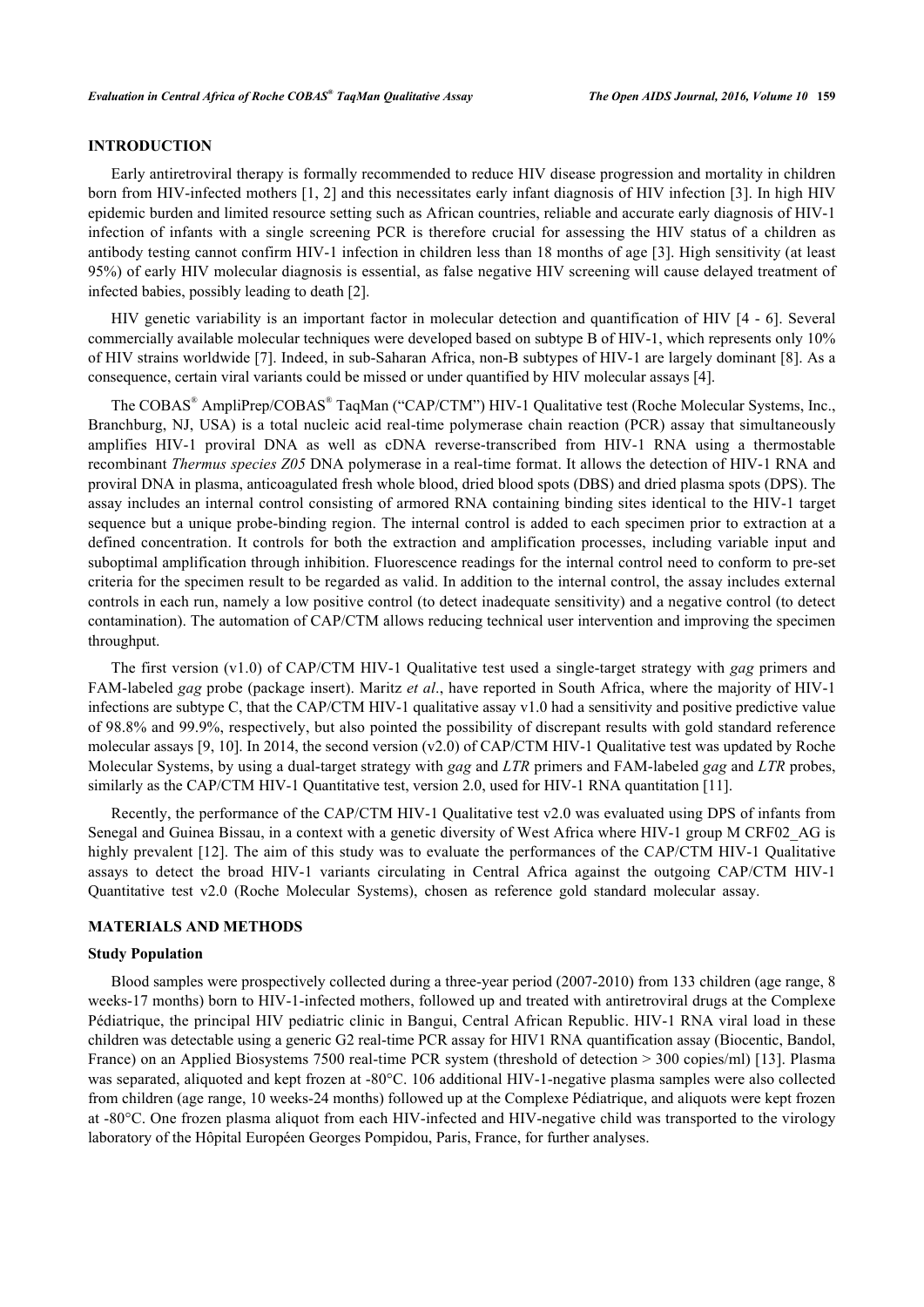#### **Ethics Statement**

This study was formally approved by the Scientific Committee of the Faculté des Sciences de la Santé ("FACSS") of Bangui (so-called "Comité Scientifique Chargé de la Validation des Protocoles d'Etudes et des Résultats"/"CSCVPER"), reference #2UB/FACSS/CSCVPER/05, constituting the National Ethical Committee. Informed written consent was obtained from all mothers for themselves and on behalf of their respective children participating in the study.

# **HIV-1 RNA Quantification**

Plasma HIV-1 viral loads were quantified by CAP/CTM HIV-1 Quantitative test v2.0 (Roche Molecular Systems), chosen as reference molecular assay for HIV-1 RNA load. We checked that all HIV-positive plasma showed detectable HIV RNA load by the CAP/CTM HIV-1 Quantitative test v2.0 (median, 2,501 copies/ml; range, 351-876,456).

To approach the field situation in sub-Saharan Africa, where the use of DBS has become a good alternative to venous blood samples [\[14](#page-5-7), [15](#page-5-8)], DPS were constituted on Whatman 903 filter paper (Schleicher & Schuell, Whatman, Versailles, France), as previously described [[14,](#page-5-7) [15](#page-5-8)]. Each pre-printed circle was completely filled by 50 µl of plasma. After air-drying for 3 hours at room temperature, the Whatman filter papers were stored in plastic bags with silica desiccants and humidity indicator cards. The bags were kept at -20°C until the testing. Two DPS cards were prepared for each patient. The test was performed according to the manufacturer's instructions. Briefly, a 12 mm punch of each DPS card was incubated with specimen extraction reagent (Specimen Pre-Extraction Reagent, SPEX), as lysis buffer, at 56°C and at 1000 rpm during 10 minutes on a thermomixer; then samples were loaded into the CAP for automated HIV-1 DNA extraction, with further step of real-time amplification-detection carried out on the CTM analyser 48. The same DPS cards were tested in two successive periods: in 2013 first by CAP/CTM HIV-1 Qualitative test v1.0 (Roche Molecular Systems) and in 2014 by the CAP/CTM HIV-1 Qualitative test v2.0 (Roche Molecular Systems).

Frozen plasma specimens for each of the children were separately used to generate protease and reverse transcriptase HIV-1 *pol* sequences with the commercial assay ViroSeq HIV-1 Genotyping System v2.0 (Abbott Park, Illinois, USA) using the Genotyping software from National Center for Biotechnology Information (NCBI) [\(http://www.ncbi.nlm.nih.gov/projects/genotyping/](http://www.ncbi.nlm.nih.gov/projects/genotyping/)).

#### **Statistical Analysis**

Sensitivity (Se) was calculated as the number of real positives divided by the sum of real positives plus false negatives. Specificity (Sp) was calculated as the number of real negatives divided by the sum of real negatives plus false positives. HIV-1 prevalence in children less than 18 months in the Central African Republic may be estimated between 0.7 to 1.1%, as previously reported [\[16](#page-5-9) - [18](#page-5-10)], and the lower and higher estimations of HIV-1 prevalence in children less than 18 months were used in calculating positive predictive value (PPV) and negative predictive value (NPV) according to Bayes' formulae, as follows:  $PPV =$  sensitivity x prevalence/[sensitivity x prevalence + (1specificity) x (1-prevalence)], and NPV = specificity x (1-prevalence)/[(1-sensitivity) x prevalence + specificity x (1prevalence)].

The confidence interval for each variable was calculated at 95% (95%CI) using a normal distribution. The 95%CI of the estimated sensitivities, specificities, PPV, and NPV were calculated using the formula:  $f \pm 1.96$  [f (1-f) /n]<sup>1/2</sup>, where f is the sensitivity, the specificity, PPV, or NPV and n is the number of specimens tested.

The Cohen's coefficient κ was interpreted according to the Landis and Koch scale (< 0 as indicating no agreement and 0-0.20 as slight, 0.21-0.40 as fair, 0.41-0.60 as moderate, 0.61-0.80 as substantial, and 0.81-1 as near perfect agreement) [[19\]](#page-5-11).

# **RESULTS**

The Roche CAP/CTM HIV-1 Quantitative test v2.0 was used as the reference to evaluate the performances of both Roche CAP/CTM HIV-1 Qualitative assays v1.0 and v2.0, including their Se, Sp, PPV and NPV. For clinical significance of usage the Roche CAP/CTM HIV-1 Qualitative assays results on children diagnosis, the efficiency of these assays to accurately discriminate between positive and negative DPS was estimated by the Cohen's κ coefficient. The Cohen's κ corresponds to the number of negative and positive DPS correctly detected by the Roche CAP/CTM HIV-1 qualitative assay, divided by the total number of positive and negative samples detected plus the false results, multiplied by 100 [[20\]](#page-5-12).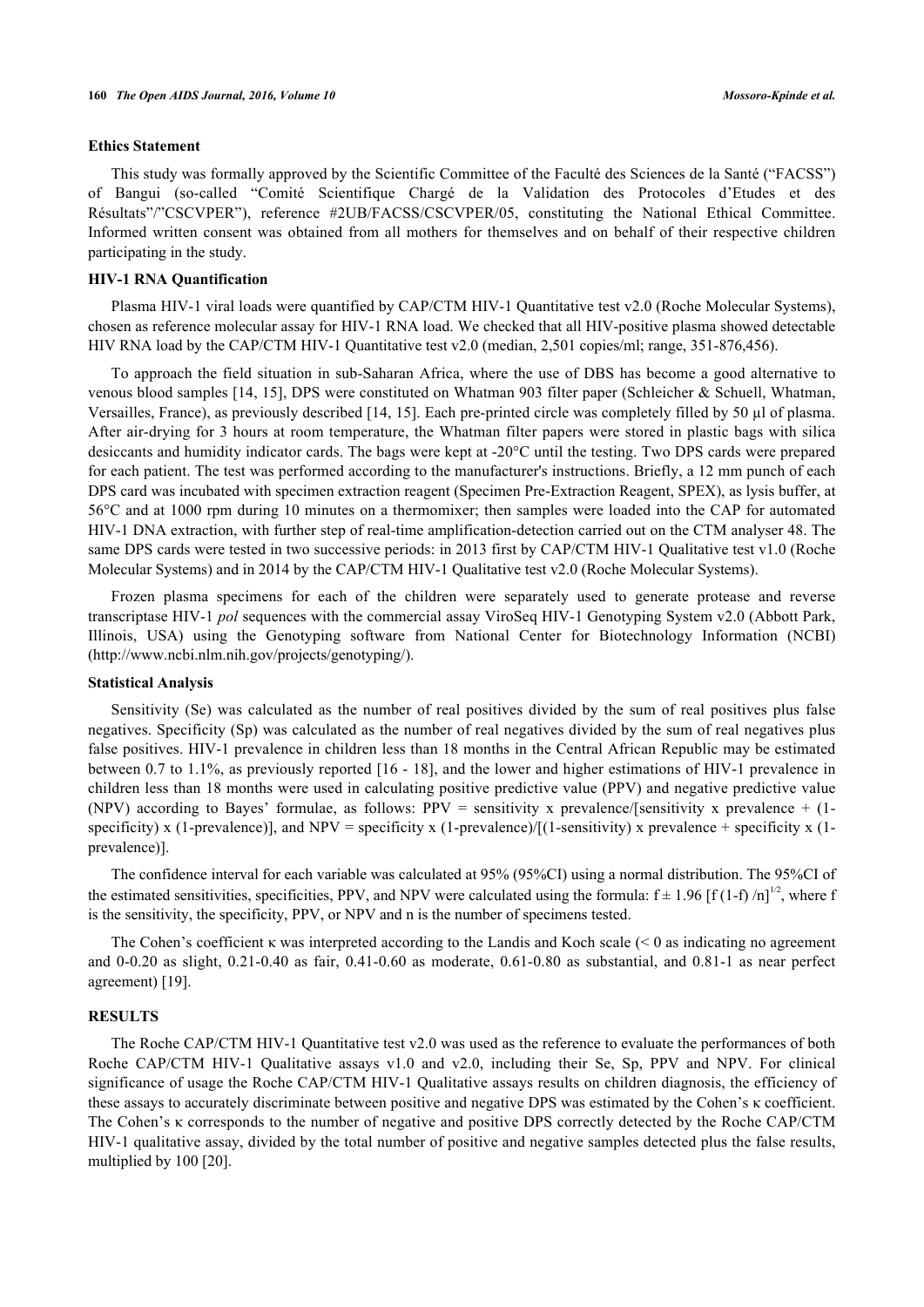Among 133 HIV-1-positive DPS, all samples except 9 (93.2%) were positive by Roche CAP/CTM HIV-1 Qualitative Test v1.0, and all (100%) by CAP/CTM HIV-1 Qualitative test v2.0. Among HIV-1-negative DPS, all samples were negative by both Roche CAP/CTM HIV-1 Qualitative test versions v1.0 and v2.0. The calculations of the Se, Sp, PPV and NPV between the Roche CAP/CTM HIV-1 Qualitative assays v1.0 and v2.0 by reference to the Roche CAP/CTM HIV-1 Quantitative test v2.0 are depicted in Table **[1](#page--1-0)**.

Sensitivity of the CAP/CTM HIV-1 Qualitative test v1.0 was only 93.2%, compared with 100% for the CAP/CTM HIV-1 Qualitative test v2.0. The 9 DPS from HIV-1-infected children that were negative by the CAP/CTM HIV-1 Qualitative Test v1.0 had plasma HIV-1 RNA loads that ranged from 1,433 to 61,326 copies/ml (Table **[2](#page--1-0)**). All children with discordant results between CAP/CTM HIV-1 Qualitative test v1.0 and CAP/CTM HIV-1 Qualitative test v2.0 showed HIV-1 RNA load above 1,000 copies/ml (the threshold of therapeutic failure according to the 2013-revised WHO recommendations). HIV-1 subtypes were determined from genotyping results from protease and reverse transcriptase *pol* genes and indicated that the children in this study showed broad genetic diversity of HIV-1 group M [CRF11 (35%), CRF01 AE (19%), A1 (15%), G (8%), CRF02 AG (8%), D (3%), H (3%), CRF13 (3%), F1 (2%), CRF15 (2%), B (1%), C (1%)] (data not shown). HIV-1 subtypes of the 9 discordant samples are also shown in Table **[2](#page--1-0)**, with no dominant subtype among the group. We also examined the fluorescent measurement and the cycle threshold (Ct) values (as reported by the AmpliLink<sup>®</sup> version 3.3.1 software) of CAP/CTM results between samples with concordant positive results between the qualitative and quantitative assays, to those with discordant results. Samples with negative results in the CAP/CTM HIV-1 Qualitative test v1.0 had similar values for absolute fluorescent index and Ct value to true negative sample.

**Table 1. Sensitivities, specificities, positive predictive values, negative predictive values and agreements between Qualitative and Quantitative CAP/CTM HIV tests (Roche Molecular Systems).**

|                                   |                  | TP   TN   FP   FN |  | <b>Sensitivity</b>            | <b>Specificity</b>              | <b>PPV</b>                      | <b>NPV</b>                      | <b>PPV</b>                      | <b>NPV</b>                   |                 |
|-----------------------------------|------------------|-------------------|--|-------------------------------|---------------------------------|---------------------------------|---------------------------------|---------------------------------|------------------------------|-----------------|
|                                   |                  |                   |  |                               |                                 |                                 | at estimated prevalence=0.7%    |                                 | at estimated prevalence=1.1% |                 |
| <b>Oualitative</b><br>test v1.0   | 239 124 106 0 9  |                   |  | 93.2%<br>$[88.9 - 97.0]$ *    | $100.0\%$<br>$[97.3 - 100.0]$ * | $100.0\%$<br>$[97.3 - 100.0]$ * | $100.0\%$<br>$[99.5 - 100.0]$ * | $100.0\%$<br>$[97.3 - 100.0]$ * | 99.9%<br>$[99.4 - 100.0]$ *  | 0.92            |
| <b>Oualitative</b><br>test $v2.0$ | 2391331061 0 1 0 |                   |  | $100.0\%$<br>$[97.3 - 100.0]$ | $100.0\%$<br>$[97.3 - 100.0]$   | $100.0\%$<br>$[97.3 - 100.0]$   | 100.0%<br>$[97.3 - 100.0]$      | $100.0\%$<br>$[97.3 - 100.0]$   | 100.0%<br>$[97.3 - 100.0]$   | 00 <sub>1</sub> |

TP: True positive according to CAP/CTM HIV-1 Quantitative test v2.0; TN: True negative according to CAP/CTM HIV-1 Quantitative test v2.0; FP: False positive; FN: False negative; PPV: Positive predictive values; NPV: Negative predictive values. \*Confidence interval.

The concordances between the results on DPS of the CAP/CTM HIV-1 Qualitative test v1.0 and v2.0 and those of the gold standard HIV-1 detection by molecular testing using Roche CAP/CTM HIV-1 Quantitative test v2.0 was assessed by calculating the Cohen's κ coefficient. For both CAP/CTM HIV-1 Qualitative assays the concordance between qualitative and reference assays was almost perfect, that of the v2.0 of the CAP/CTM HIV-1 Qualitative test being the highest, demonstrating perfect agreement.

**Table 2. Characteristics of the 9 HIV-1-infected children undetectable by the CAP/CTM HIV-1 Qualitative test v1.0 (Roche Molecular Systems).**

| <b>Patient</b> | Age<br>(months) | <b>Sex</b> | <b>Antiretroviral</b><br>treatment | $HIV-1$<br>subtype | <b>Viral load</b><br>(copies/ml) | CD4 count<br>$(\text{mm}^3)$ |
|----------------|-----------------|------------|------------------------------------|--------------------|----------------------------------|------------------------------|
| #A             | 9               | M          | $AZT+d4T+NVP$                      | CFR01              | 1,641                            | 854                          |
| #B             | 8               | M          | AZT+3TC+EFV                        | CRF15              | 14,609                           | 376                          |
| # $C$          | 13              | M          | AZT+3TC+EFV                        | CFR11              | 61,326                           | 763                          |
| #D             | 17              | F          | AZT+d4T+NVP                        | CRF01              | 20,451                           | 379                          |
| #E             | 16              | F          | AZT+d4T+NVP                        | D                  | 18,934                           | 63                           |
| #F             | 9               | F          | d4T+3TC+EFV                        | CFR01              | 11,091                           | 1,118                        |
| # $G$          | 14              | F          | $AZT+d4T+NVP$                      | CRF11              | 1.433                            | 821                          |
| # $H$          |                 | M          | $AZT+d4T+NVP$                      | CRF11              | 3,860                            | 621                          |
| #I             | 10              | M          | $AZT+3TC+NVP$                      | CRF11              | 19,542                           | 442                          |

AZT: Zidovudine; EFV: Efavirenz; d4T: Stavudine; NVP: Nevirapine; 3TC: Lamivudine M: Male; F: Female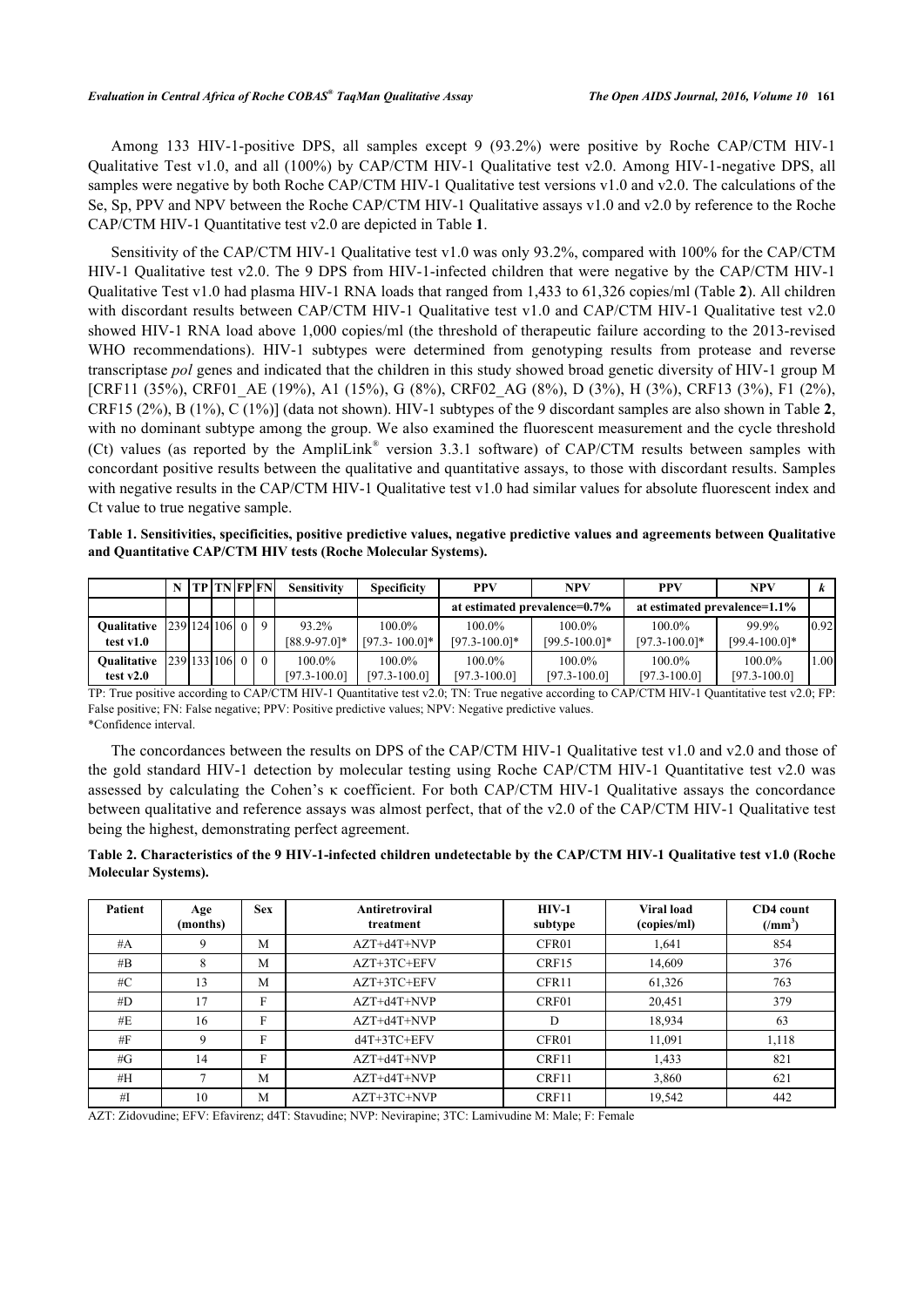#### **DISCUSSION**

In the present study, the CAP/CTM HIV-1 Qualitative assays versions 1.0 and 2.0 were evaluated compared to CAP/CTM HIV-1 Quantitative test v2.0 on 239 DPS samples from 133 HIV-1-infected (with detectable plasma HIV RNA load) and 106 non-infected Central African children. The CAP/CTM HIV-1 Qualitative test v2.0 is the upgraded version of the CAP/CTM HIV-1 test for HIV-1 load quantification, using a dual-target strategy with *gag* primers and FAM-labeled *gag* probe, in addition with *LTR* primers and FAM-labeled *LTR* probe. This quantitative assay has been previously fully validated [\[11](#page-5-4), [21](#page-5-13)], and was chosen as reference gold standard molecular assay.

The CAP/CTM HIV-1 Qualitative test v1.0 showed lower sensitivity (93.2%), with 9 (6.8%) false negatives within HIV-positive DPS and multiple circulating recombinant forms and one subtype were under-detected by the v1.0 assay. These findings clearly demonstrate that the CAP/CTM HIV-1 Qualitative assay v1.0 under-detects non-B subtypes of HIV-1 strains circulating in Central Africa. It is well documented that HIV genetic diversity can influence plasma HIV-1 detection and quantification by nucleic acid amplification tests in patients infected by non-B subtypes [[4,](#page-4-3) [6\]](#page-4-4). Several authors have reported the failure of commercial assays for viral load monitoring in patients infected by non-B subtypes [[22](#page-5-14) - [24\]](#page-5-15). The HIV epidemic in the Central African Republic is characterized by broad genetic diversity included mainly non-B subtypes or circulating recombinant forms of HIV-1 group M [\[4](#page-4-3)]. The under-detection of non-B subtypes of HIV-1 likely occurs because the target of the CAP/CTM HIV-1 Qualitative test v1.0 is limited to *gag* gene of subtype B HIV-1. In contrast, the upgraded CAP/CTM HIV-1 Qualitative test v2.0 showed 100%-sensitivity, 100% specificity, and perfect agreement (κ coefficient, 1.0). This observation demonstrates that the upgraded version of the CAP/CTM HIV-1 Qualitative test, which now uses a dual-target strategy with *gag* and *LTR* primers and probes, performs as well as the CAP/CTM HIV-1 Quantitative test v2.0 [[11\]](#page-5-4), whose initial version underquantified several non-B subtype of υ2.0 HIV-1 group M [[11,](#page-5-4) [25\]](#page-5-16). Our results are in keeping with the performance of the CAP/CTM HIV-1 Qualitative test υ2.0 on DBS of infants from Senegal and Guinea Bissau [[12\]](#page-5-5).

# **CONCLUSION**

Taken together, our evaluation in the Central African Republic, a country of broad HIV-1 genetic diversity, demonstrates that the upgraded version of the CAP/CTM HIV-1 Qualitative assay is appropriate for routine use for early diagnosis of HIV in children by molecular tool. The upgraded assay may be recommended for early children diagnosis in Central Africa, especially in reference laboratory using automation and with high throughput activity.

# **CONFLICT OF INTEREST**

The authors confirm that this article content has no conflict of interest.

#### **ACKNOWLEDGEMENTS**

The study was supported by GIP-ESTHER (Ensemble pour une Solidarité Thérapeutique Hospitalière En Réseau) France – Central African Republic. We are thankful to Miss Rosine Feissona for excellent technical assistance. Dr MA Jenabian is the holder of the Canada Research Chair in Immuno-virology Tier 2.

#### **REFERENCES**

- <span id="page-4-0"></span>[1] World Health Organization. WHO Consolidated guidelines on the use of antiretroviral drugs for treating and preventing HIV infection Recommendations for a public health approach 2013.
- <span id="page-4-1"></span>[2] Violari A, Cotton MF, Gibb DM, *et al.* Early antiretroviral therapy and mortality among HIV-infected infants. N Engl J Med 2008; 359(21): 2233-44.

[\[http://dx.doi.org/10.1056/NEJMoa0800971](http://dx.doi.org/10.1056/NEJMoa0800971)] [PMID: [19020325\]](http://www.ncbi.nlm.nih.gov/pubmed/19020325)

- <span id="page-4-2"></span>[3] World Health Organization. Early detection of HIV infection in infants and children. Guidance note on the selection of technology for the early diagnosis of HIV in infants and children 2007.
- <span id="page-4-3"></span>[4] Peeters M, Aghokeng AF, Delaporte E. Genetic diversity among human immunodeficiency virus-1 non-B subtypes in viral load and drug resistance assays. Clin Microbiol Infect 2010; 16(10): 1525-31. [\[http://dx.doi.org/10.1111/j.1469-0691.2010.03300.x\]](http://dx.doi.org/10.1111/j.1469-0691.2010.03300.x)
- [5] Swanson P, de Mendoza C, Joshi Y, *et al.* Impact of human immunodeficiency virus type 1 (HIV-1) genetic diversity on performance of four commercial viral load assays: LCx HIV RNA Quantitative, AMPLICOR HIV-1 MONITOR v1.5, VERSANT HIV-1 RNA 3.0, and NucliSens HIV-1 QT. J Clin Microbiol 2005; 43(8): 3860-8. [\[http://dx.doi.org/10.1128/JCM.43.8.3860-3868.2005](http://dx.doi.org/10.1128/JCM.43.8.3860-3868.2005)] [PMID: [16081923\]](http://www.ncbi.nlm.nih.gov/pubmed/16081923)
- <span id="page-4-4"></span>[6] Triques K, Coste J, Perret JL, *et al.* Efficiencies of four versions of the AMPLICOR HIV-1 MONITOR test for quantification of different